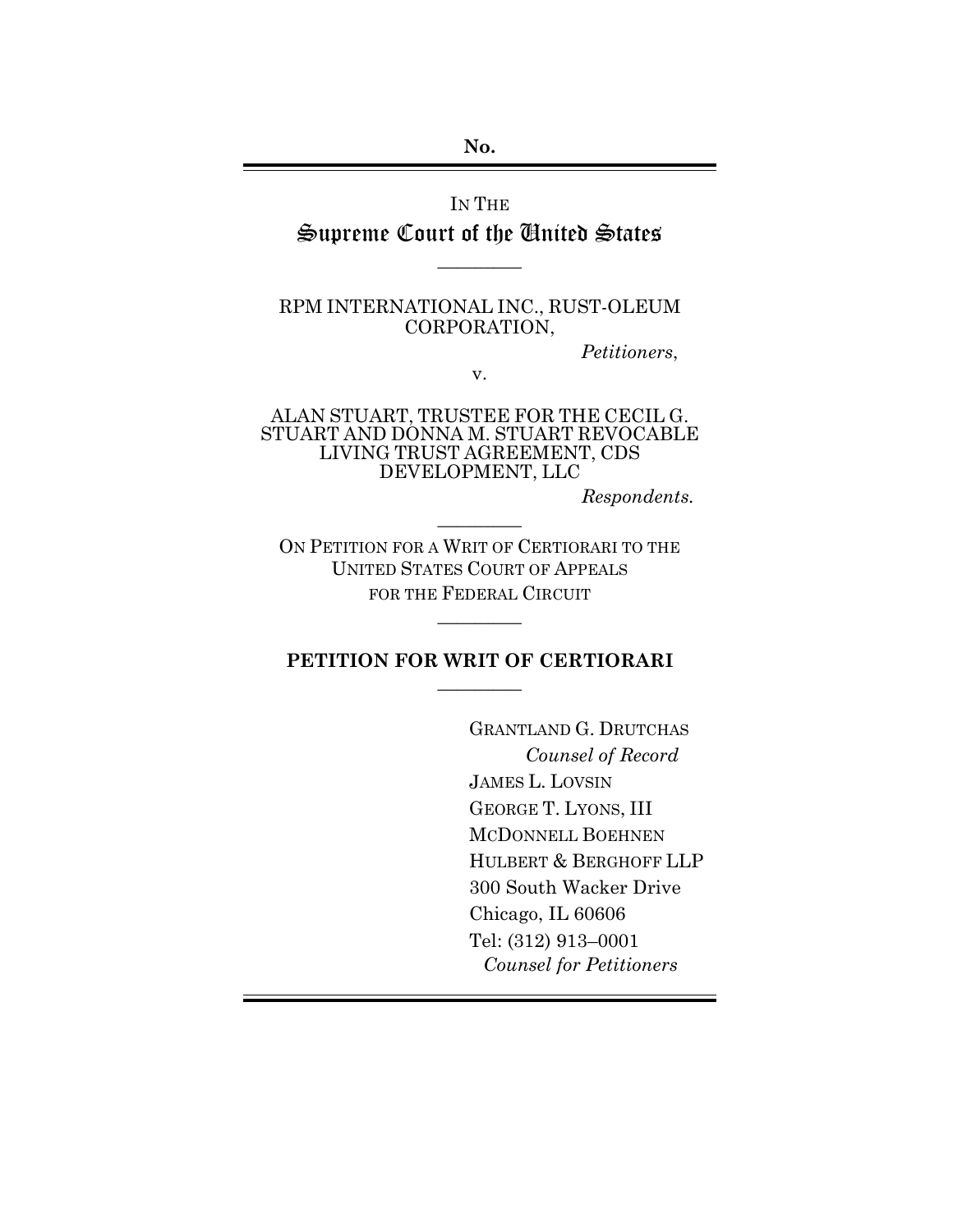## **QUESTIONS PRESENTED**

<span id="page-1-0"></span>1. Whether the court of appeals erred by vacating and remanding the case based on an Appointments Clause, U.S. Const. Art. II, § 2, Cl. 2, challenge raised for the first time in a pre-briefing motion before the court of appeals.

2. Whether the court of appeals erred by holding administrative patent judges of the United States Patent and Trademark Office Patent Trial and Appeal Board are principal officers under the Appointments Clause.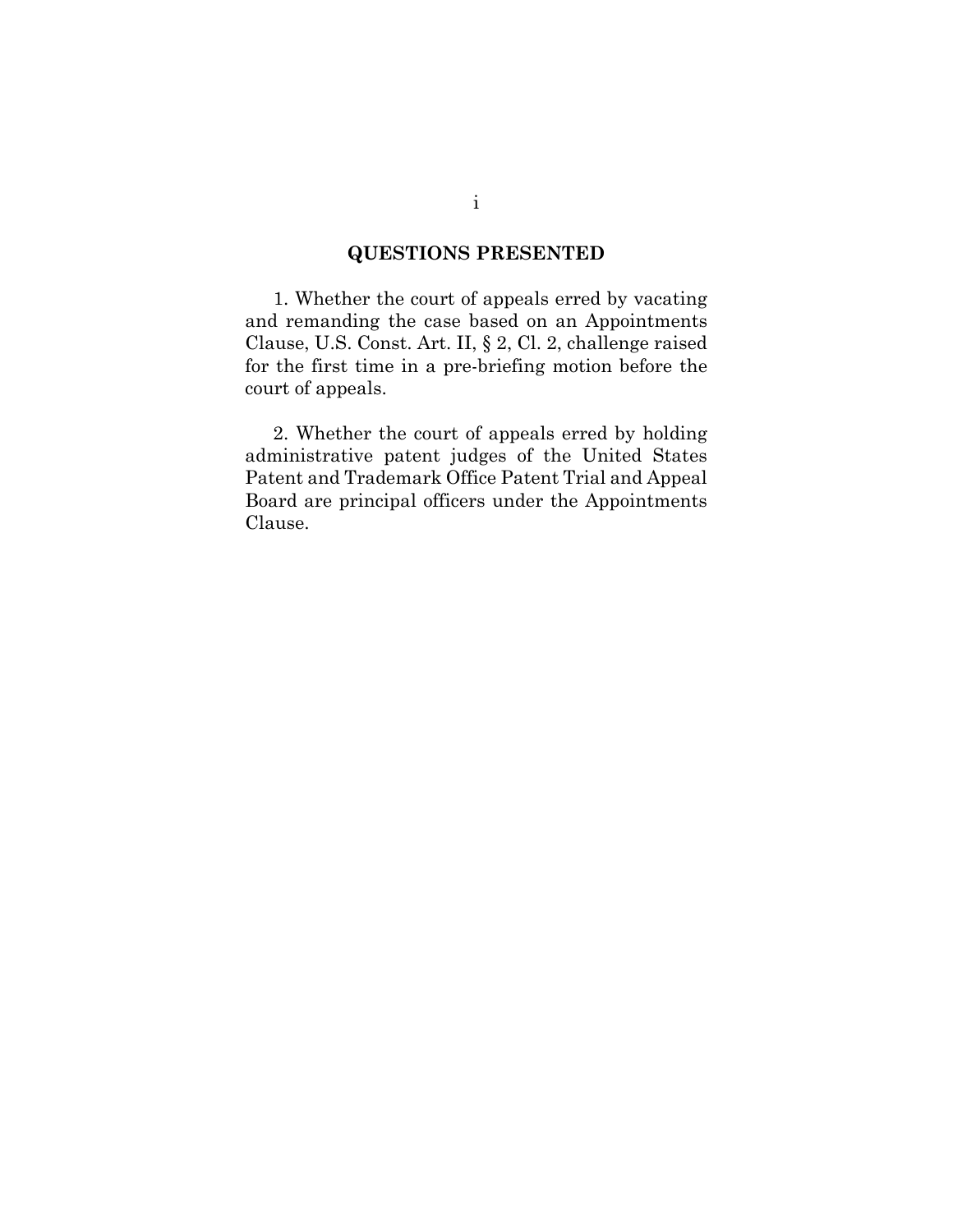#### <span id="page-2-0"></span>**PARTIES TO THE PROCEEDING BELOW**

RPM International Inc. and Rust-Oleum Corporation were petitioners in the proceeding before the Patent Trial and Appeal Board and crossappellants in the court of appeals.

Respondents Alan Stuart and CDS Development LLC were the patent owners in proceedings before the Patent Trial and Appeal Board and the appellants in the court of appeals.

The United States of America was an intervenor in the court of appeals.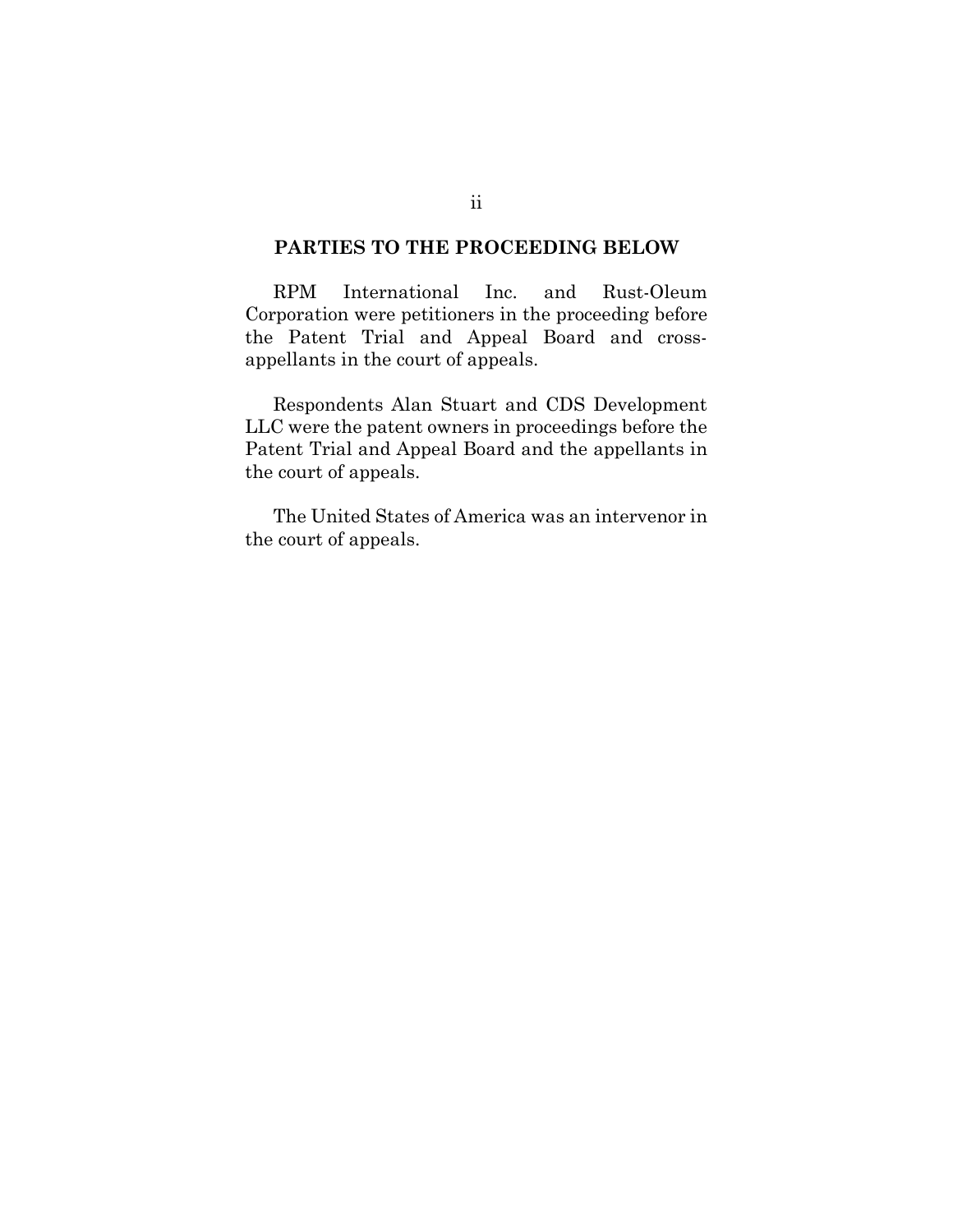### **RULE 29.6 STATEMENT**

<span id="page-3-0"></span>Pursuant to this Court's Rule 29.6, petitioners RPM International Inc. and Rust-Oleum Corporation state that RPM International Inc. is the ultimate parent corporation of Rust-Oleum Corporation and no other publicly held corporation owns 10% or more of the stock of either petitioner.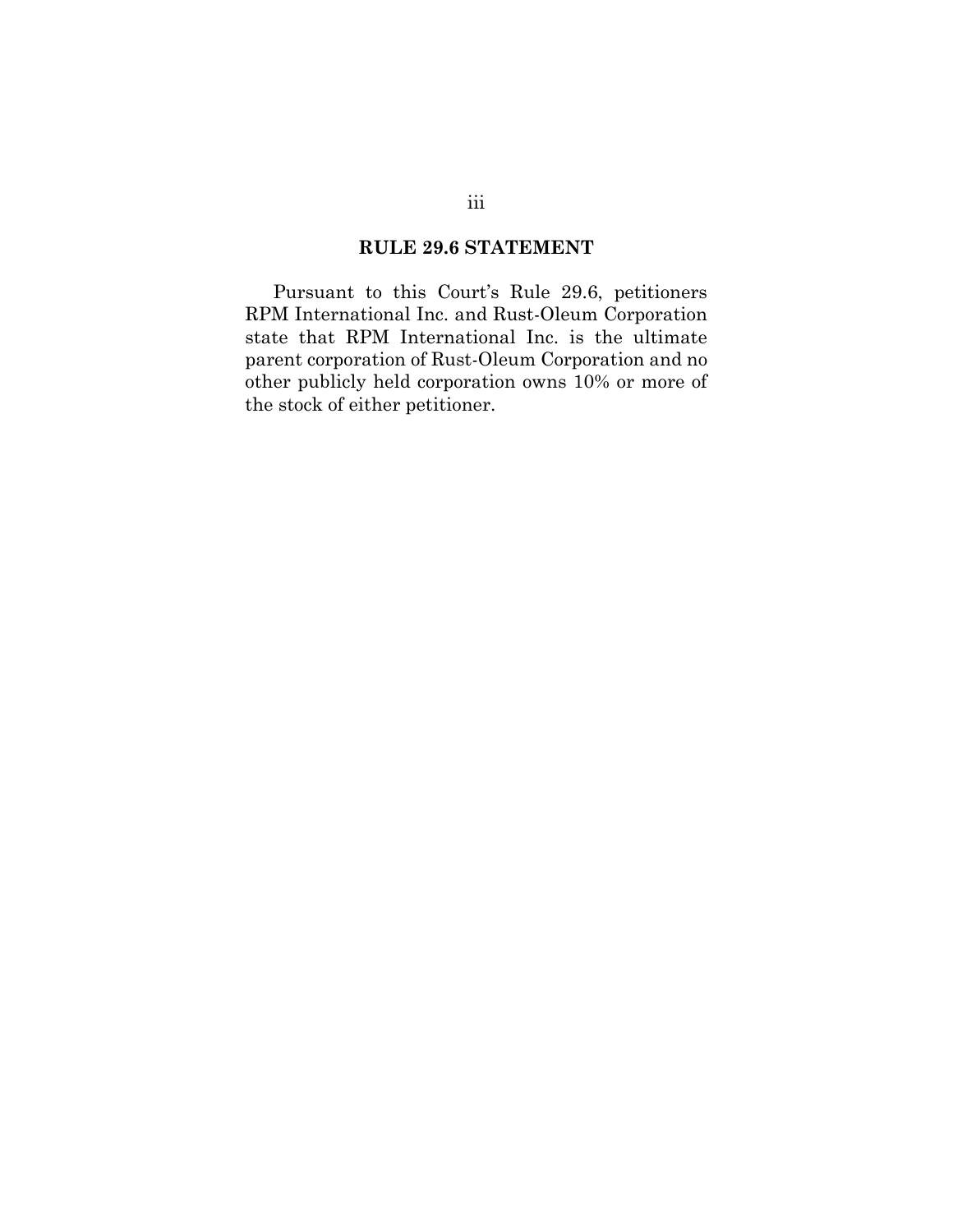# **RELATED PROCEEDINGS**

<span id="page-4-0"></span>There are no proceedings directly related to this case within the meaning of Rule 14.1(b)(iii).

iv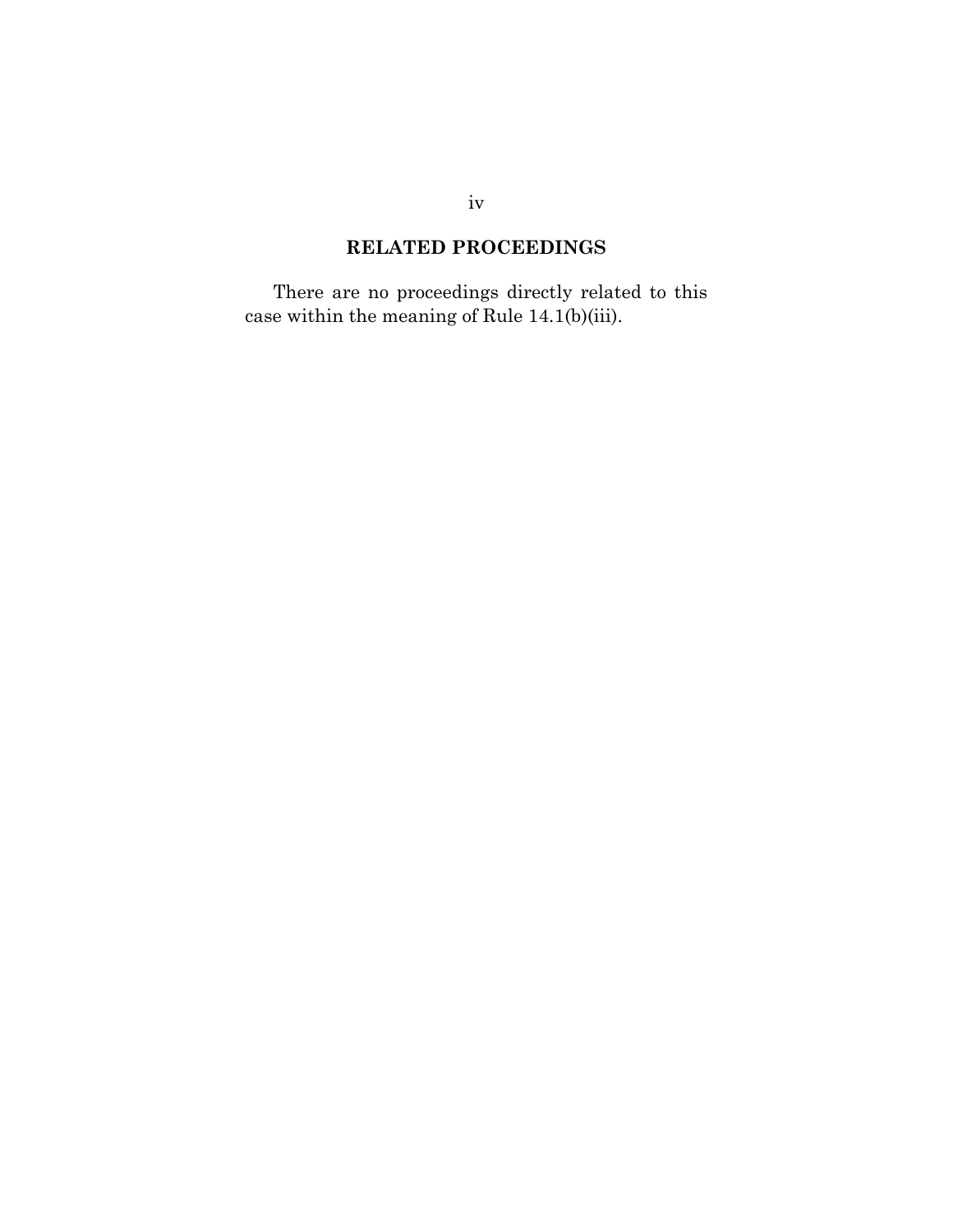# **TABLE OF CONTENTS**

<span id="page-5-0"></span>

| PARTIES TO THE PROCEEDING BELOW  ii                                                                                             |
|---------------------------------------------------------------------------------------------------------------------------------|
|                                                                                                                                 |
|                                                                                                                                 |
|                                                                                                                                 |
|                                                                                                                                 |
|                                                                                                                                 |
| PETITION FOR A WRIT OF CERTOARI  1                                                                                              |
|                                                                                                                                 |
|                                                                                                                                 |
| <b>CONSTITUTIONAL AND STATUORY 3</b>                                                                                            |
|                                                                                                                                 |
| STATEMENT OF THE CASE 3                                                                                                         |
|                                                                                                                                 |
| I. BY FAILING TO RAISE IT WITH THE<br><b>BOARD, STUART FORFEITED ITS</b><br><b>APPOINTMENTS CLAUSE CHALLENGE  5</b>             |
| II. THE ADMINISTRATIVE PATENT<br><b>JUDGES IN THIS CASE WERE INFERIOR</b>                                                       |
| III. THIS COURT'S DISPOSITION OF THE<br><b>CERTIORARI PETITIONS IN ARTHREX MAY</b><br><b>AFFECT THE APPROPRIATE DISPOSITION</b> |
|                                                                                                                                 |

v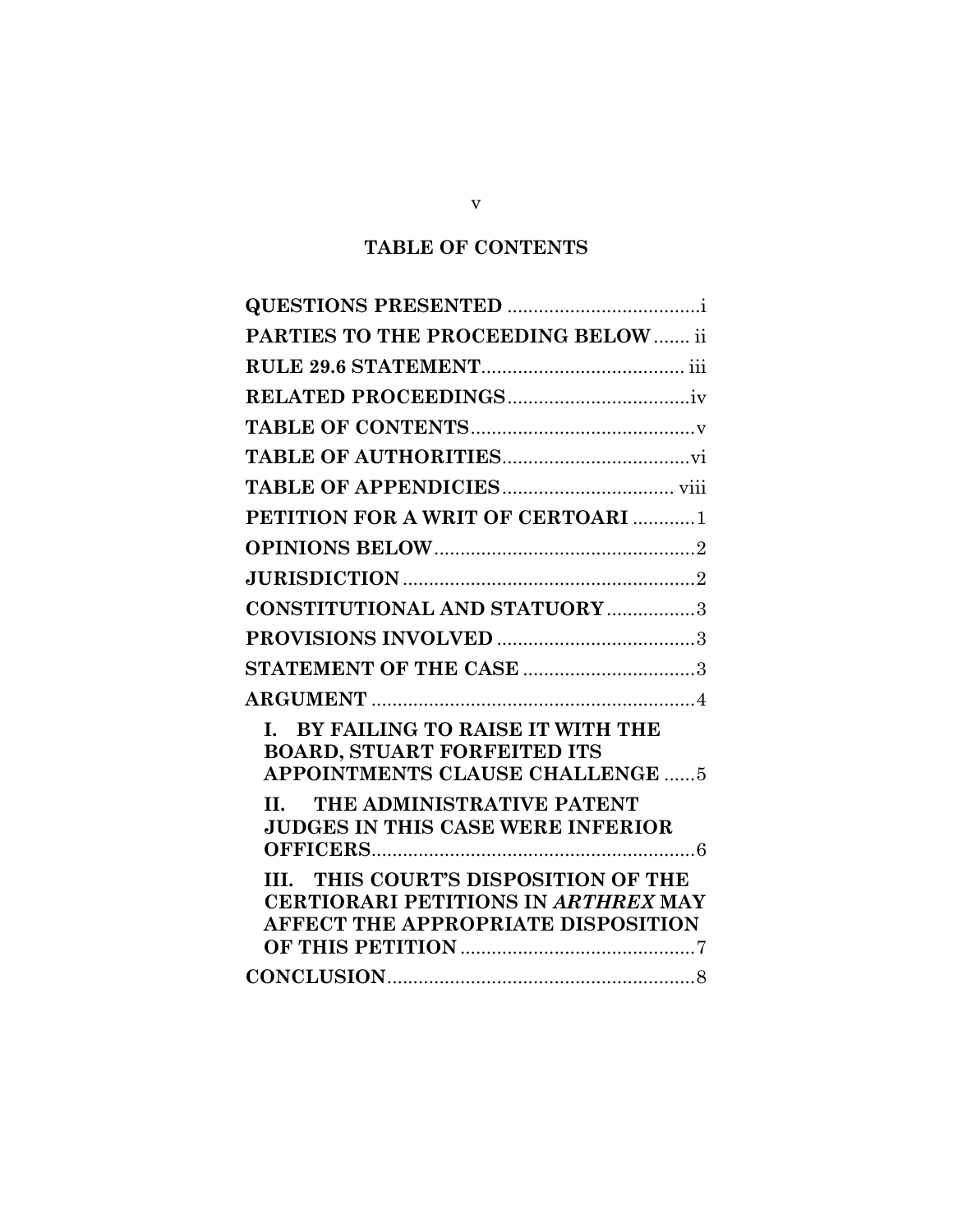# **TABLE OF AUTHORITIES**

## <span id="page-6-0"></span>**CASES**

| Arthrex, Inc. v. Smith & Nephew, Inc.,                                        |
|-------------------------------------------------------------------------------|
| Edmond v. United States,                                                      |
| Freytag v. Commissioner of Internal Revenue,                                  |
| Polaris Innovations Limited v. Kingston Tech. Co.,                            |
| Rust-Oleum Corp. et al v. Alan K. Stuart, et al.,                             |
| Stuart v. RPM Int'l, Inc.,<br>2019-1994, -2238 (Fed. Cir. Jan. 21, 2020) 1, 4 |
| Stuart v. RPM Int'l, Inc.,<br>2019-1994, -2238 (Fed. Cir. Apr. 8, 2020)  1, 4 |
| Stuart et al. v. Rust-Oleum Corp. et. al.,                                    |
| Wood v. Milyard,                                                              |
| <b>CONSTITUTIONAL PROVISIONS</b>                                              |

U.S. Const. Art. II, § 2, Cl. 2 ............................. *passim*

vi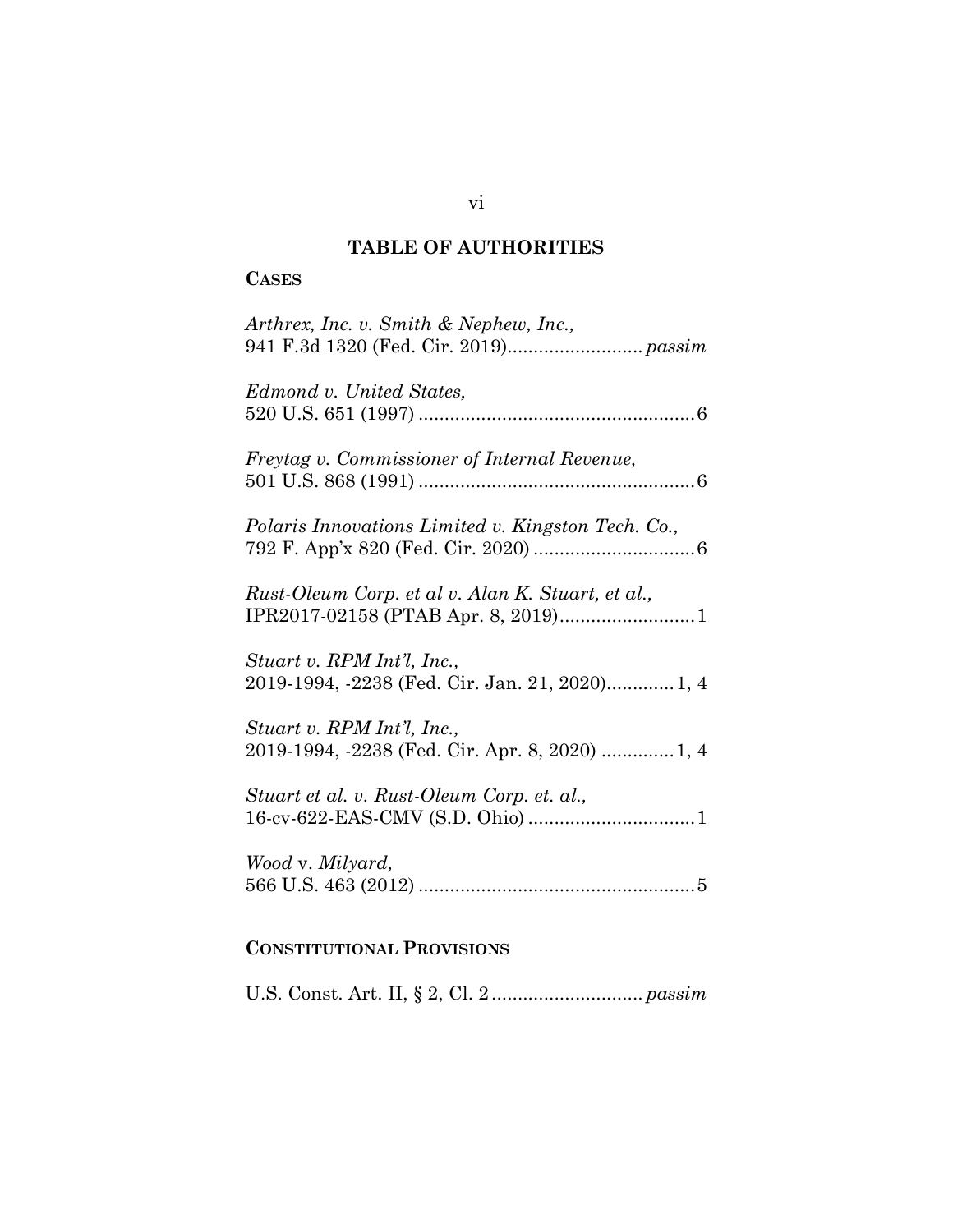## **STATUTES:**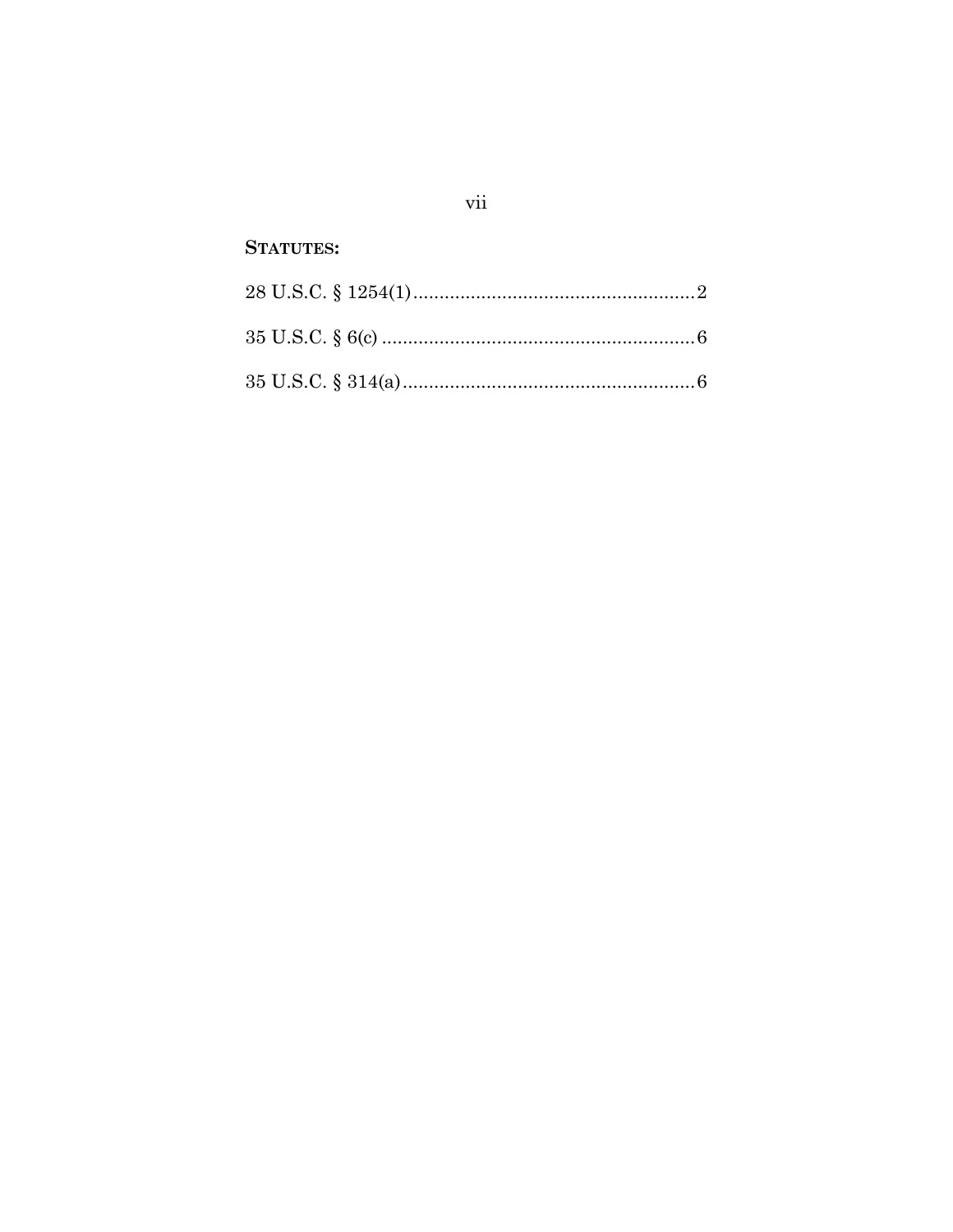## **TABLE OF APPENDICIES**

<span id="page-8-0"></span>

| Court of Appeals Decision on Rehearing1a-2a              |
|----------------------------------------------------------|
| Court of Appeals Decision on Remand3a-4a                 |
| <i>Petitioners Reply to Stuart's Response</i> 5a-14a     |
| <i>Stuart's Response to Petitioners Response</i> 15a-22a |
| <i>Petitioners Response to Stuart's Motion 23-35a</i>    |
| USPTO Response to Stuart's Motion 36a-41a                |
|                                                          |
| Stuart's Court of Appeals Motion44a-52a                  |
|                                                          |
|                                                          |
| PTAB Decision on IPR 118a-165a                           |
| Appendix C, Constitutional and Statutory                 |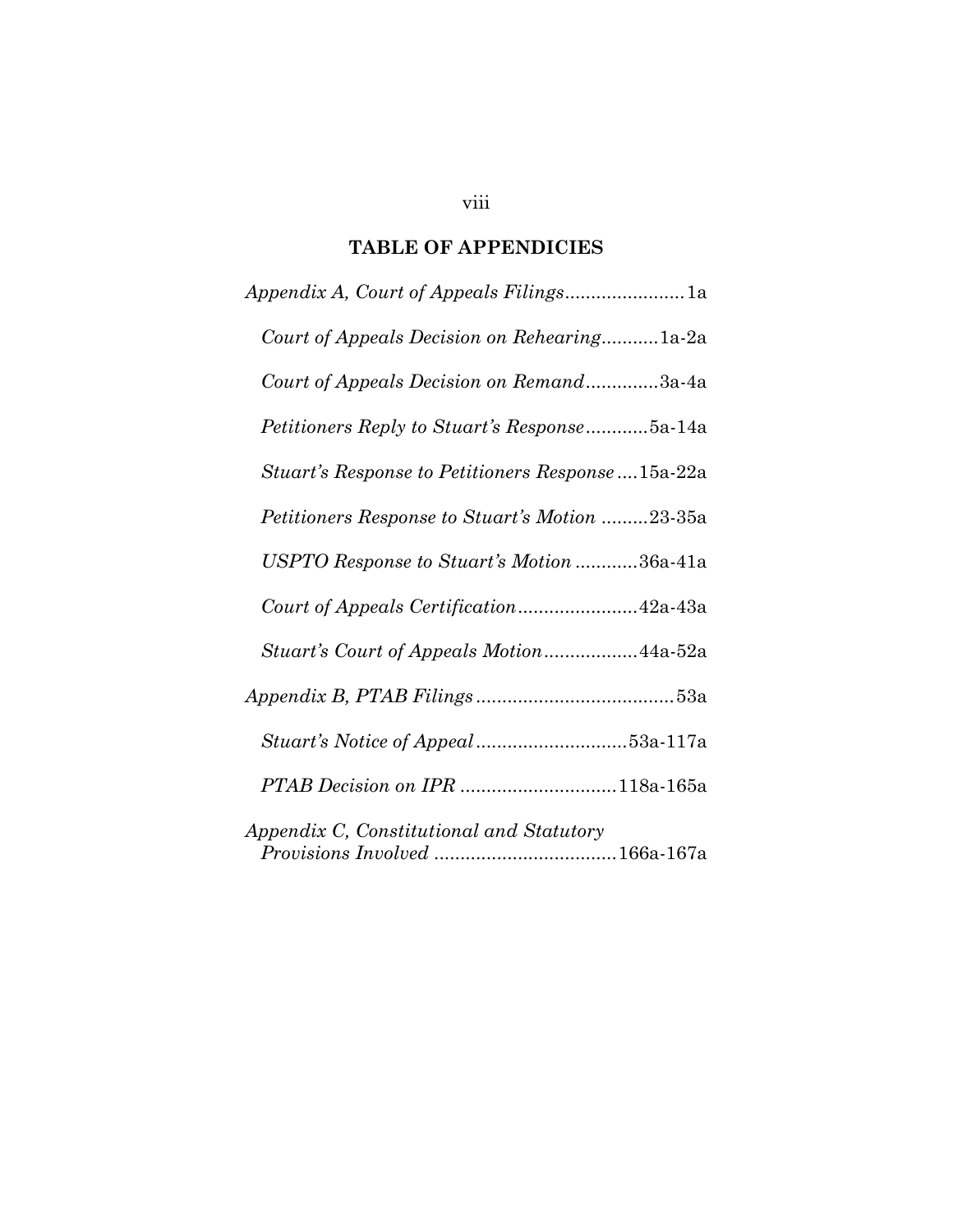### <span id="page-9-0"></span>**PETITION FOR A WRIT OF CERTOARI \_\_\_\_\_\_\_\_\_\_\_\_**

Petitioners RPM International Inc. and Rust-Oleum Corporation (collectively, "Petitioners") prevailed in one of the many *inter partes* reviews proceedings now caught in the wake of uncertainty based on *Arthrex, Inc. v. Smith & Nephew, Inc.*, 941 F.3d 1320 (Fed. Cir. 2019) ("*Arthrex*"). That decision, currently on *certiorari* to this Court, was in error, and should be reversed by this Court. Both cases should be remanded to the Federal Circuit for review on the merits.

In particular, this case arises from the judgement of the Patent Trial and Appeal Board (the "Board") that Respondents Alan Stuart and CDS Development LLC's ("Stuart") U.S. Patent No. 6,669,991 (the "'991 patent") is unpatentable. *Rust-Oleum Corporation et al v. Alan K. Stuart, et al.*, IPR2017-02158 (PTAB Apr. 8, 2019).

Stuart sued Petitioners for infringement of the '991 Patent and the district court stayed that litigation pending a decision by the Board. *Alan K. Stuart et al.* v. *Rust-Oleum Corporation et al*., 16-cv-622-EAS-CMV (S.D. Ohio). The Board's judgment of unpatentability is a complete defense to Stuart's lawsuit against Petitioners.

The court of appeals, however, never reached the merits of the Board's judgment. Instead, the court of appeals granted Stuart's pre-briefing motion to vacate and remand the Board's judgment based on *Arthrex*. *Stuart v. RPM Int'l, Inc.*, Nos. 2019-1994 and 2019- 2238 (Fed. Cir. Jan. 21, 2020) (Pet. App. 3a-4a). The court of appeals also denied Petitioners' request for rehearing on those decisions. *Stuart v. RPM Int'l, Inc.*,

1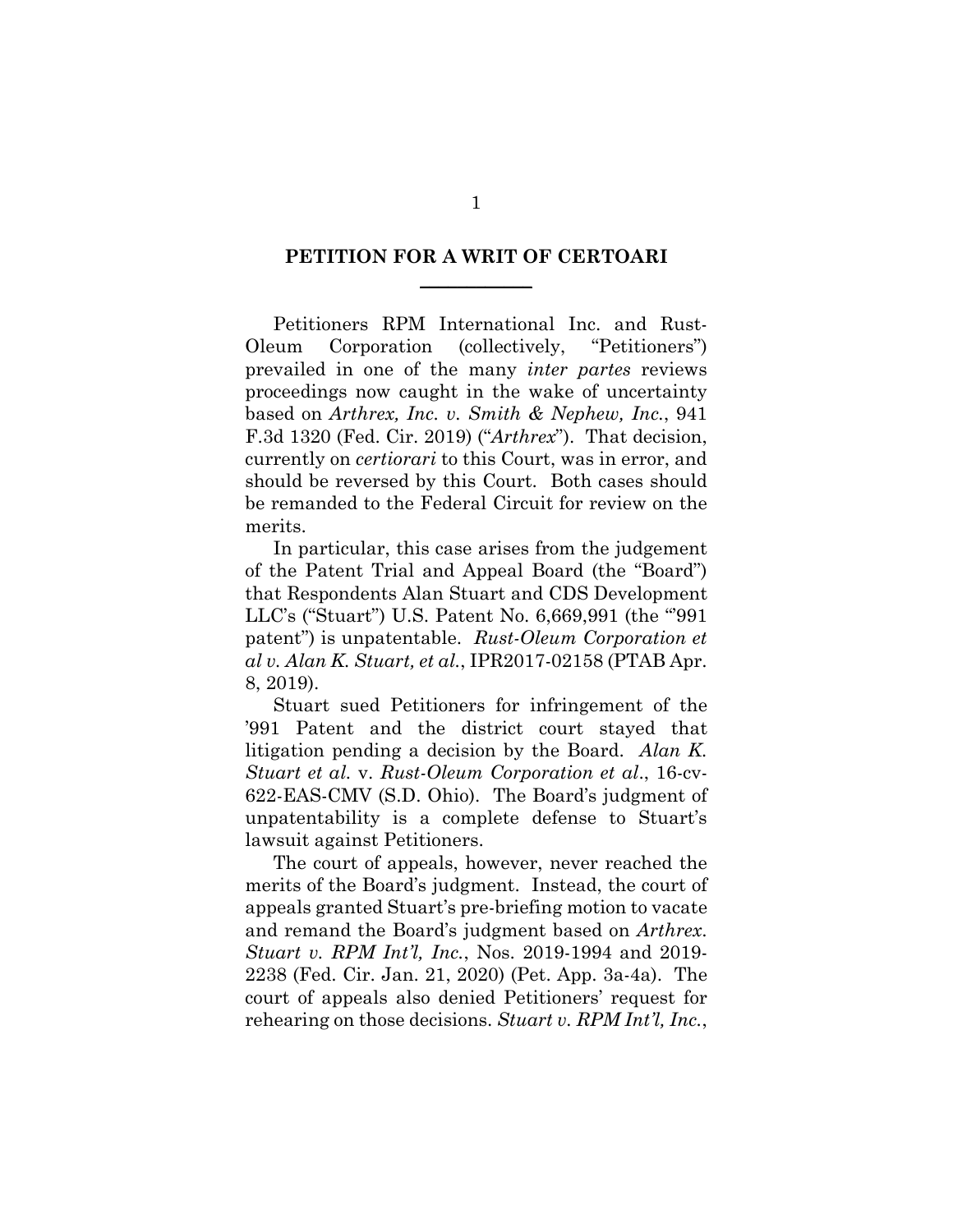Nos. 2019-1994 and 2019-2238 (Fed. Cir. Apr. 8, 2020) (Pet. App. 1a-2a). But, Stuart never raised its Appointments Clause challenge before its underlying motion in those matters.

The court of appeals' decision in *Arthrex* raises significant issues. Three petitions for writ of certiorari have been filed in *Arthrex* (Nos. 19-1434, 19- 1452, and 19-1458). Because this Court's disposition of the petitions for a writ of certiorari in *Arthrex* may affect the proper disposition of this petition for a writ of certiorari, Petitioners submit that this Court should hold this petition pending this Court's deposition of the petitions in *Arthrex*, and then dispose of this petition as appropriate in light of the Court's decision in that case.[1](#page-10-2)

#### **OPINIONS BELOW**

<span id="page-10-0"></span>The order of the court of appeals (Pet. App. 3a-4a) is unreported. The court of appeals' order denying rehearing *en banc* (Pet. App. 1a-2a) is unreported. The Board's final written decision (Pet. App. 118a-165a) is unreported.

#### **JURISDICTION**

<span id="page-10-1"></span>The court of appeals entered its judgment on January 21, 2020 (Pet. App. 3a-4a), and denied a timely petition for rehearing on April 8, 2020 (Pet.

<span id="page-10-2"></span> <sup>1</sup> The government has filed a consolidated petition for writ of certiorari in this case and other cases (No. 20-74). On August 25, 2020, Petitioners filed a brief in that matter.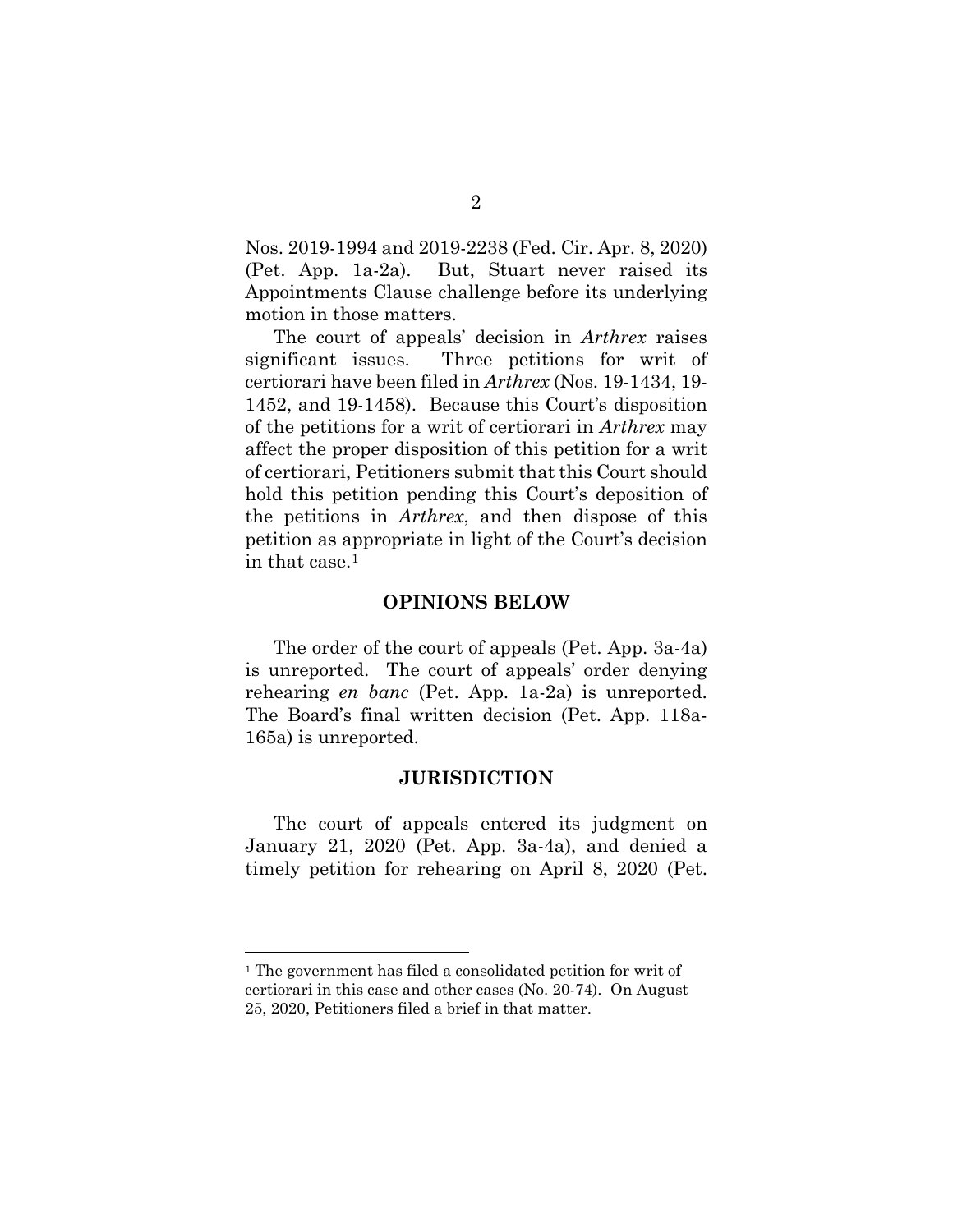App. 1a-2a). This Court has jurisdiction under 28 U.S.C. § 1254(1)[.2](#page-11-3)

### <span id="page-11-0"></span>**CONSTITUTIONAL AND STATUORY PROVISIONS INVOLVED**

<span id="page-11-1"></span>The Appointments Clause as well as select pertinent statutory provisions are reproduced in the Appendix attached hereto. Pet. App. 166a-167a.

#### **STATEMENT OF THE CASE**

<span id="page-11-2"></span>This case is a run-of-the-mill *inter partes* review now caught in the wake of uncertainty caused by *Arthrex*. In its final written decision, the Board concluded that claims 1-11, 14, and 20-24 of the '991 patent are unpatentable as anticipated. Pet. App. 118a-165a. That judgment is a complete defense to Stuart's infringement lawsuit against Petitioners.

However, the court of appeals never reviewed the Board's judgment on its merits. Rather, on November 20, 2019, Stuart filed its motion to vacate and remand the final written decision based on *Arthrex*. Pet. App. 44a-52a. Stuart's motion was the first time that it raised an Appointments Clause challenge in the *inter partes* review. Stuart failed to argue any Appointments Clause challenge to the Board, nor did it even raise its Appointments Clause challenge in its Notice of Appeal before the Board and the court of appeals. Pet. App. 53a-117a.

<span id="page-11-3"></span> <sup>2</sup> Petitioners also note that this petition is timely in light of this Court's March 19, 2020 Order extending the deadline to file any petition for a writ of certiorari to 150 days from the date of the order denying a timely petition for rehearing.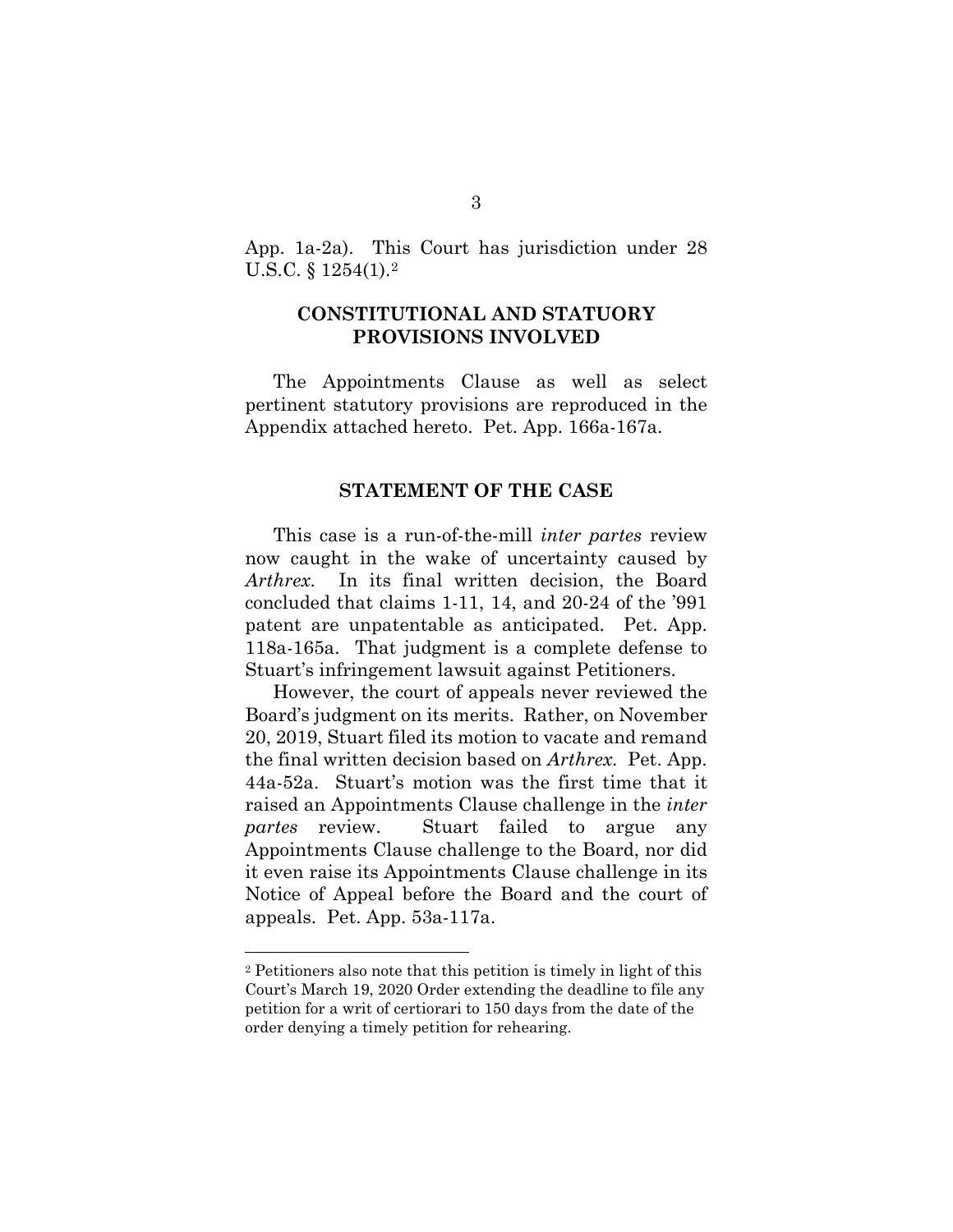On November 21, 2019, the court of appeals certified Stuart's constitutional challenge to the Attorney General. Pet. App. 42a-43a. The United States Patent and Trademark Office (the "Office") responded to Stuart's motion on December 27, 2019. Pet. App. 36a-41a. Stuart did not reply to the Office's response.

On December 27, 2019, Petitioners also filed a response to Stuart's motion and its own motion to stay the appeal and cross-appeal pending the resolution of *Arthrex* in the court of appeals. Pet. App. 23a-35a. Stuart responded to Petitioners' motion to stay (Pet. App. 15a-22a), and Petitioners replied to that response (Pet. App. 5a-14a).

Without the benefit of briefing or argument on why *Arthrex* should not be extended to this case, on January 21, 2020 the court of appeals entered an order remanding this case back to the Board based on *Arthrex*. Pet. App. 3a-4a. On April 8, 2020, the court of appeals denied Petitioners' and the government's petitions for rehearing. Pet. App. 1a-2a.

#### **ARGUMENT**

<span id="page-12-0"></span>There are both procedural and substantive issues raised by the court of appeals application of *Arthrex* to this case that warrant and compel this Court's review.

However, Petitioners submit that the petition for a writ of certiorari should be held pending this Court's disposition of the petitions for writ of certoari in *Arthrex* and any further proceedings in this Court, and then disposed of as appropriate in light of the Court's decision in that case.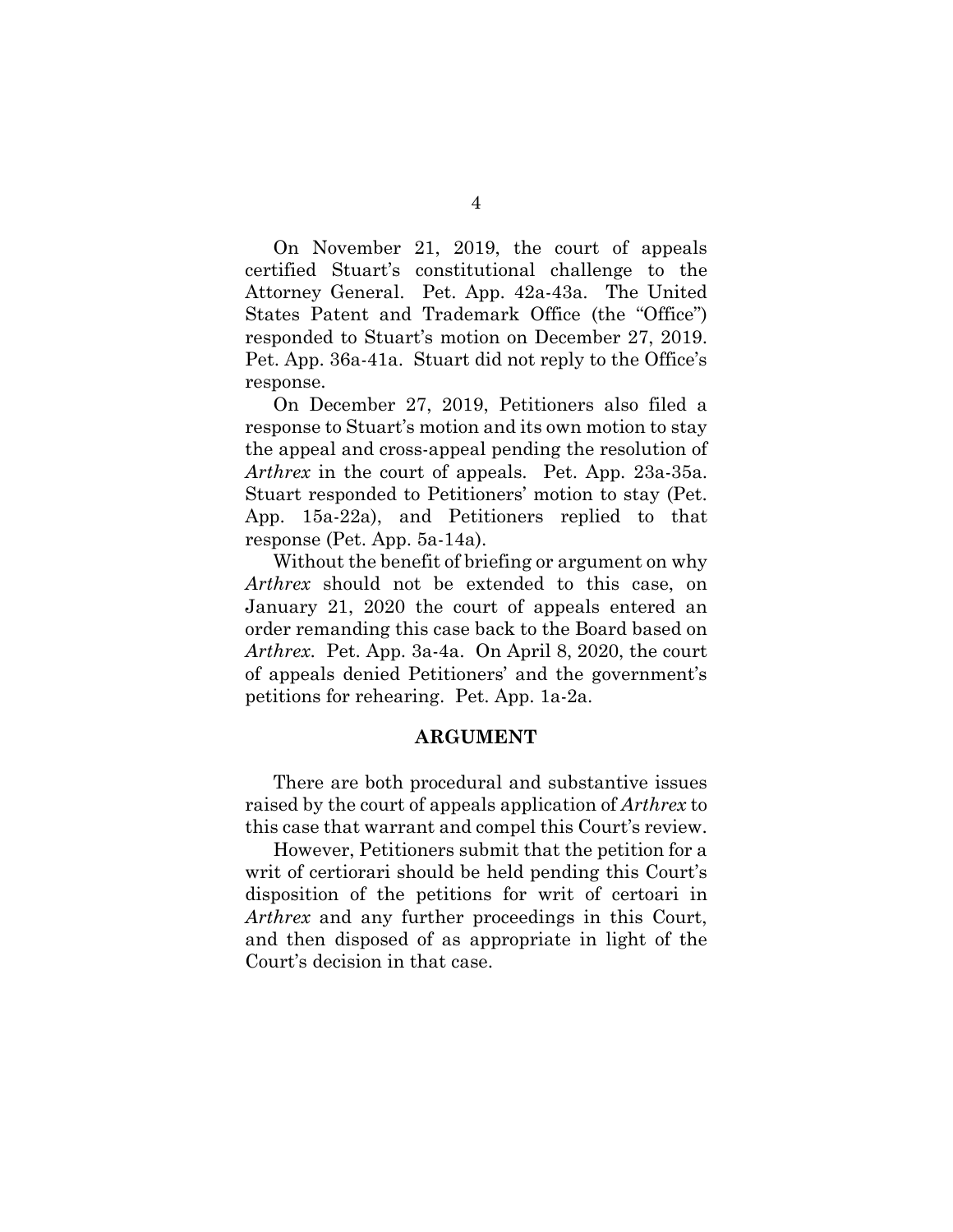### <span id="page-13-0"></span>**I. BY FAILING TO RAISE IT WITH THE BOARD, STUART FORFEITED ITS APPOINTMENTS CLAUSE CHALLENGE**

Stuart waived its right to challenge the appointment of the APJs in this case. And even if *Arthrex* compels a similar result for similarly situated-cases, this case is not that.

Instead, unlike the appellant in *Arthrex*, Stuart did not raise its Appointments Clause challenge in its Notice of Appeal before the Board and the court of appeals (Pet. App. 53a-117a), nor did it submit any briefing on the issue before the court of appeals, nor has it presented any oral argument on the issue before the court of appeals.

The sum total of Stuart's belated invocation of the Appointments Clause for this case was one paragraph in a pre-briefing motion on appeal:

> Stuart hereby raises a challenge to the constitutionality of the Appointments Clause for the APJs assigned to IPR2017-02158. At the time of the final decision in this case, these APJs were principal officers of the United States who were not appointed by the President and confirmed by the Senate. Because these APJs were not properly appointed and confirmed, the APJs lacked the constitutional authority to issue a final decision in this case. In accordance with *Arthrex*, Stuart respectfully requests this Court vacate the Board's final decision and remand this case to the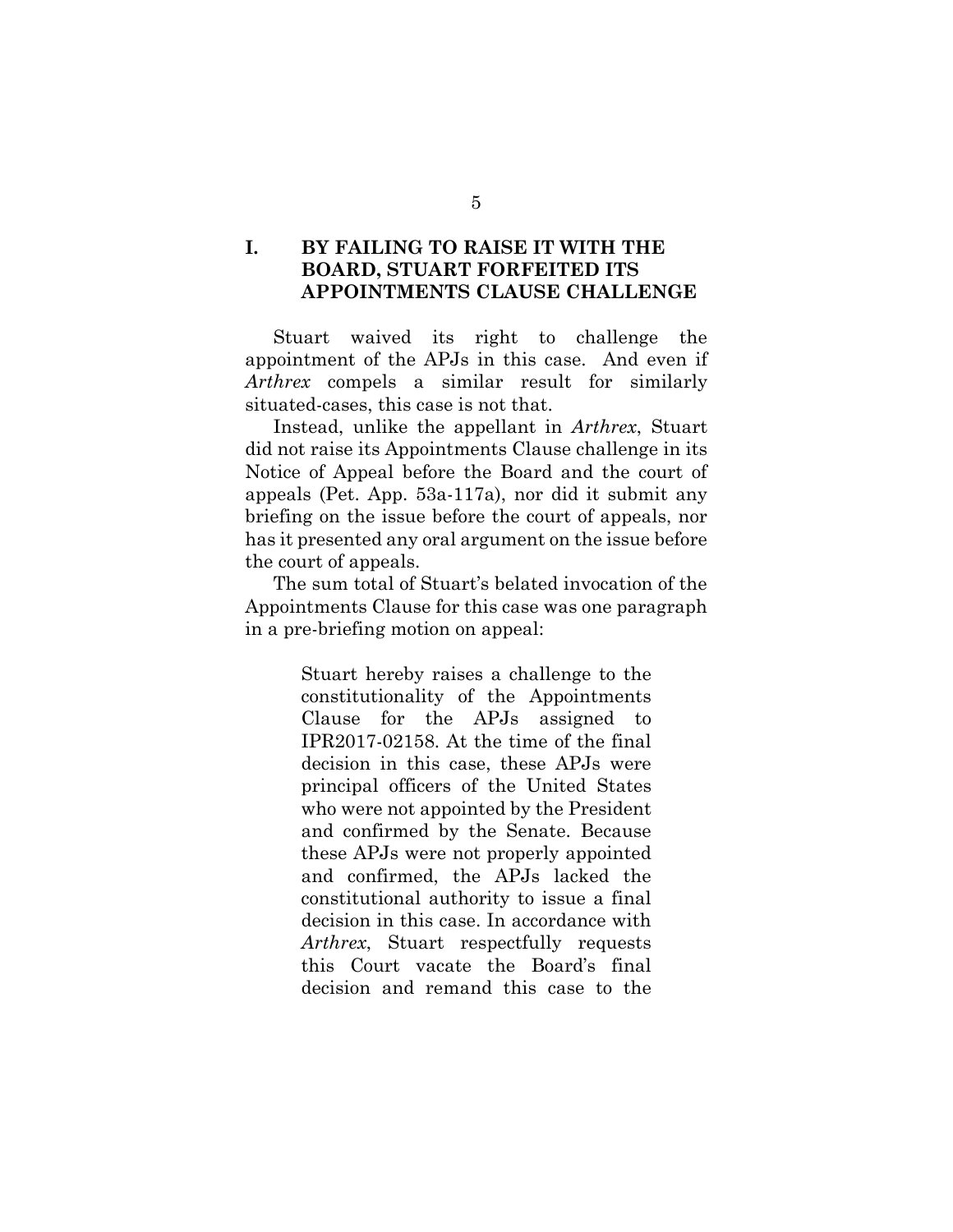PTAB with an order to empanel a new panel of APJs for a new hearing.

Pet. App. 44a-52a.

That is simply not enough to preserve a constitutional challenge. *See, e.g.*, *Wood* v. *Milyard*, 566 U.S. 463, 473 (2012) ("Due regard for the trial court's processes and time investment is also a consideration appellate courts should not overlook.").

Stuart has failed to articulate any justification to extend the court of appeals discretion to hear Appointments Clause challenges in every case, much less cases where litigants, like Stuart, do far, far less than the appellant in *Arthrex*. 941 F.3d at 1340.

Thus, this Court should not excuse Stuart's failure to timely raise an Appointments Clause Challenge and should review this question.

## <span id="page-14-0"></span>**II. THE ADMINISTRATIVE PATENT JUDGES IN THIS CASE WERE INFERIOR OFFICERS**

Similar to *Freytag v. Commissioner of Internal Revenue*, 501 U.S. 868 (1991), and *Edmond v. United States*, 520 U.S. 651 (1997), the APJs in this case were inferior officers. *See, e.g.*, *Polaris Innovations Limited v. Kingston Tech. Co.*, 792 F. App'x 820 (Fed. Cir. 2020) (Hughes, J., concurring) (discussing *Freytag* and *Edmond* and noting that APJs are inferior officers under both cases).

The Director of the Office, a principal officer, directs and supervises the work of the APJs. The Director, for example, has unlimited authority under 35 U.S.C. § 314(a) to institute *inter partes* reviews at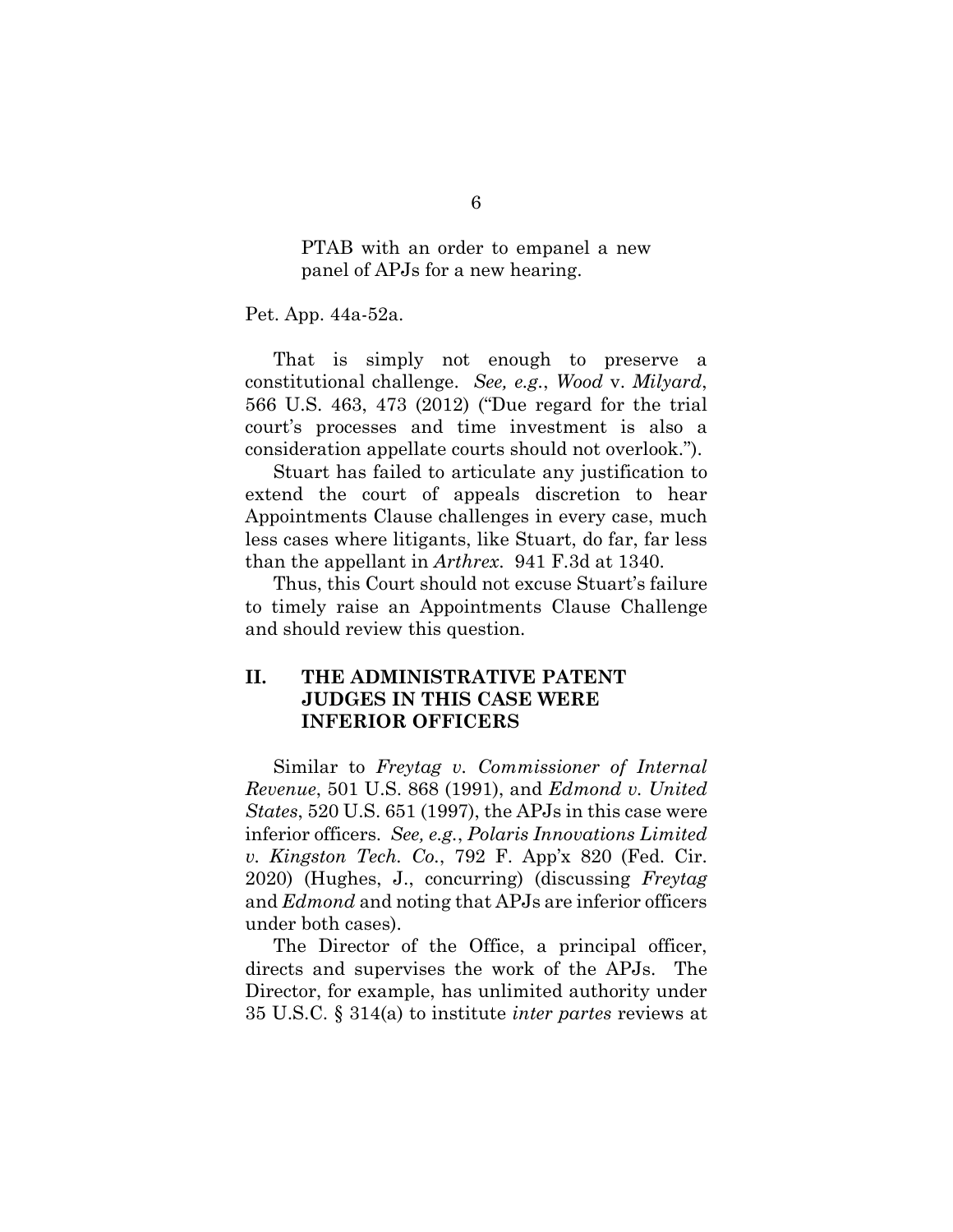all, and unlimited authority under 35 U.S.C. § 6(c) to designate APJs to a Board panel, which includes the authority to remove APJs from panels. Further, the Director has adequate means of control over the substance of Board decisions, even though the Director does not have unilateral authority to remove APJs from judicial service.

The APJs were inferior officers in this case, the court of appeals in *Arthrex* incorrectly decided this key issue, and this Court should review this question as well.

## <span id="page-15-0"></span>**III. THIS COURT'S DISPOSITION OF THE CERTIORARI PETITIONS IN** *ARTHREX* **MAY AFFECT THE APPROPRIATE DISPOSITION OF THIS PETITION**

There are three pending petitions for a writ of certiorari in *Arthrex* (Nos. 19-1434, 19-1452, and 19- 1458). Some of the questions presented in those petitions are substantively identical to the questions presented by Rust-Oleum in this petition. Accordingly, the Court's disposition of the petitions for a writ of certiorari in *Arthrex* may affect the proper disposition of Rust-Oleum's petition.